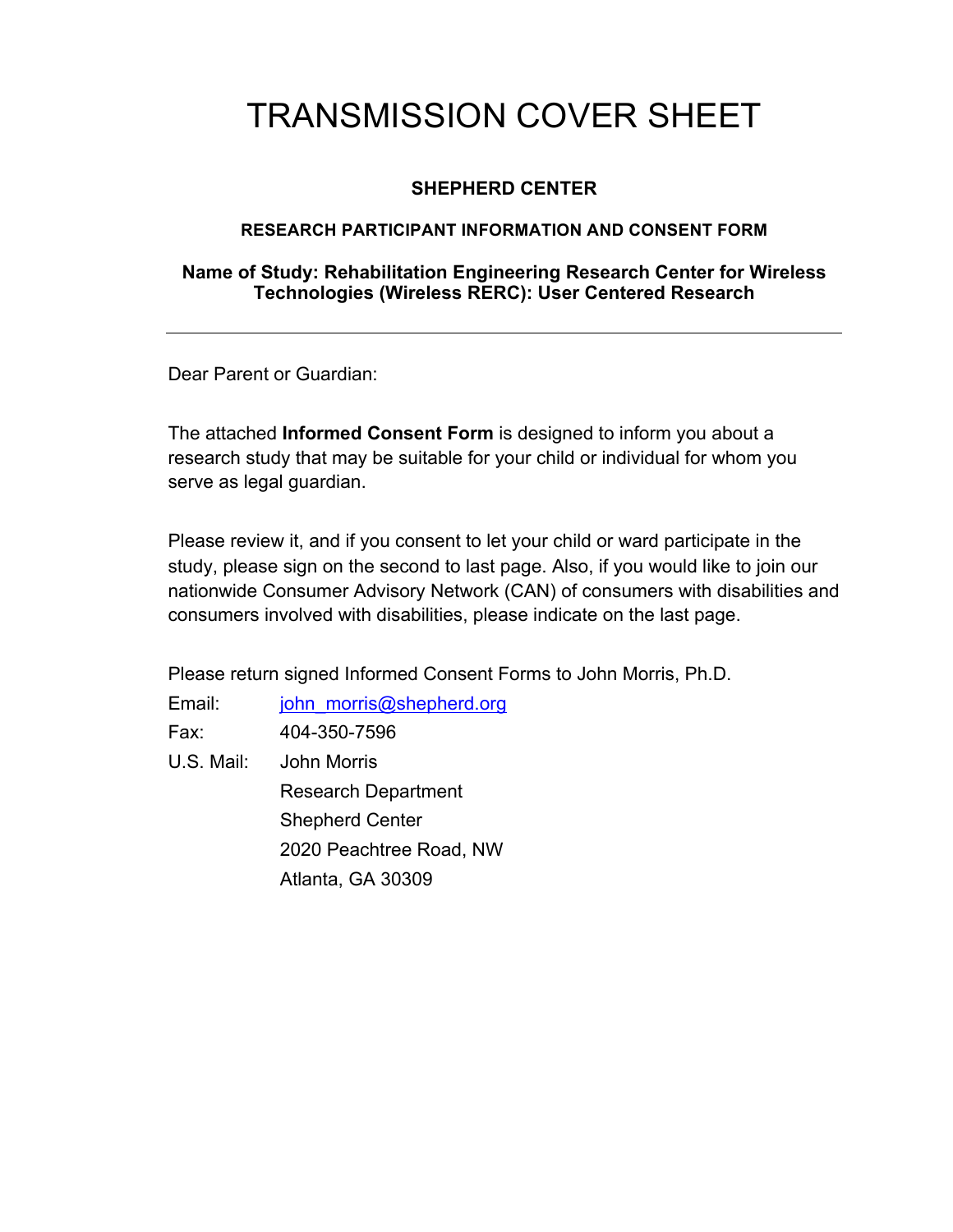# **SHEPHERD CENTER**

## **RESEARCH PARTICIPANT INFORMATION AND CONSENT FORM WITH AUTHORIZATION FOR RELEASE OF PROTECTED HEALTH INFORMATION**

# **Name of Study: Rehabilitation Engineering Research Center for Wireless Technologies (Wireless RERC): User Centered Research**

# **PROTOCOL#: 410-A**

**Principal investigator: Mike Jones Project: #410-A/H12395**

**Participant's Name: \_\_\_\_\_\_\_\_\_\_\_\_\_\_\_\_\_\_\_\_\_\_\_\_\_\_\_\_\_\_\_\_\_\_\_\_\_\_\_\_\_\_\_** 

## **Background**

The Rehabilitation Engineering Research Center for Wireless Technologies (Wireless RERC) is committed to promoting equitable access to wireless technologies such as cellphones and mobile computers by people with disabilities. To fulfill this goal we seek to understand how people with physical, sensory, and cognitive disabilities use wireless technology, their needs and challenges using wireless technology, and the impact of wireless technology in their lives. The Wireless RERC is funded through a 5-year grant from the National Institute on Disability and Rehabilitation Research (NIDRR), which is part of the U.S. Department of Education.

#### **Purpose**

The purpose of this research is to assess how people with physical, sensory and cognitive disabilities use wireless technologies, and how these technologies affect their lifestyles and sense of well being and community participation.

#### **Duration and Scope**

The research involves completing a single survey that takes approximately 15-30 minutes to complete. The survey includes the sections on demographics and disabilities, wireless devices in use, wireless activities, and social activity and perceived social support.

#### **Procedures**

This research involves completing a single questionnaire either online, in a face-to-face interview, over the phone, or on paper. Before minors under age 18 can complete the survey, one of their parents or guardians must agree (provide consent) that the minor may participate by signing this form. Once consent is received, we will contact the parent or guardian to determine the best way to conduct the survey, unless already arranged.

#### **Risks**

The risks involved are no greater than those involved in daily activities such as using a phone or computer. We will be asking questions about you and your disability. If you feel uncomfortable answering specific questions, you can simply choose not to respond to those questions.

Participant's Initials: Date:  $DF: Michad I.$   $Ina<sub>0</sub>$ ,  $D<sub>h</sub>$ ,  $D<sub>l</sub>$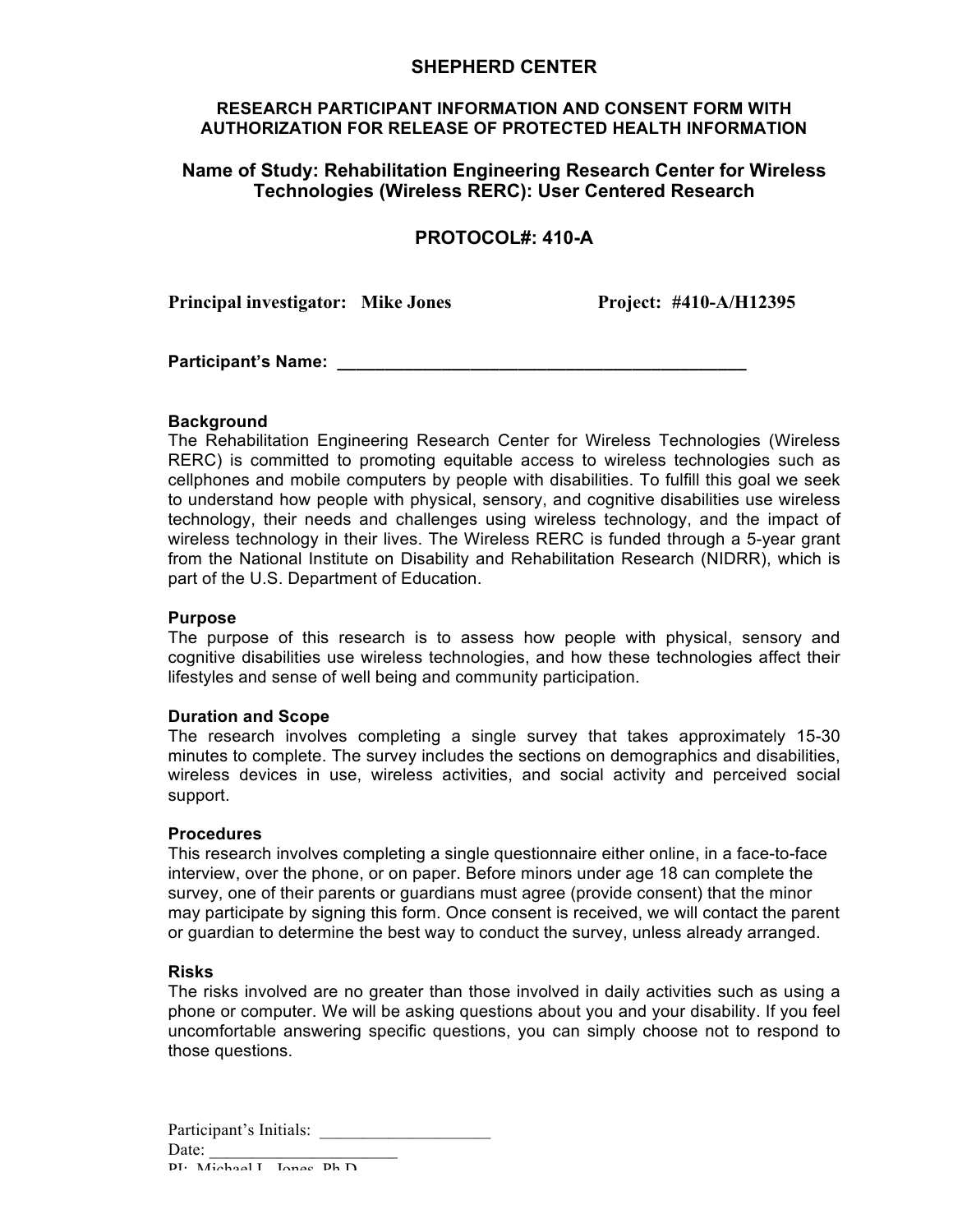#### **Right of Investigator to Withdraw**

The investigator has the right to withdraw any participant from the study at any time. In all cases, there will be no penalty to you.

#### **Benefits**

There will be no immediate benefits to you. However, your participation will provide important information to researchers trying to understand how technology affects our lives.

#### **Alternatives**

The only alternative is not to be in the study. Your participation is purely voluntary.

#### **Confidentiality**

The data collected about you will be kept private to the extent allowed by law. To protect your privacy, your records will be kept under a code number rather than by name. Your records will be kept in locked files and only study staff will be allowed to look at them. Your name and any other fact that might point to you will not appear when results of this study are presented or published.

#### **Cost**

Participation in this study will incur no cost to you other than that associated with your time.

#### **Compensation**

You will not receive any compensation for completing this survey.

#### **Voluntary Participation/Withdrawal**

Your participation in this study is voluntary. You do not have to be in this study if you don't want to be. You have the right to change your mind and leave the study at any time without giving any reason, and without penalty. Any new information that may make you change your mind about being in this study will be given to you.

#### **Source of Funding**

This research is funded by a 5-year grant from the U.S. Department of Education's National Institute on Disability and Rehabilitation Research (NIDRR), grant number H133E110002.

#### **Research Questions**

The core questions driving this research is whether and how use of wireless information and communication technology (ICT) impacts community participation and sense of social integration of adolescents age 13-18 with disabilities.

#### **Questions about Participant Rights**

If you have any questions about your rights as a patient in this registry, please contact Michael L. Jones, Ph.D., Chair, Shepherd Research Review Committee, 2020 Peachtree Road NW, Atlanta, Georgia 30309, (404) 350-7595 or Melanie J. Clark, Office of Research Integrity Assurance, Georgia Institute of Technology, (404) 894-6942.

Participant's Initials: Date: PI: Michael L. Jones, Ph.D.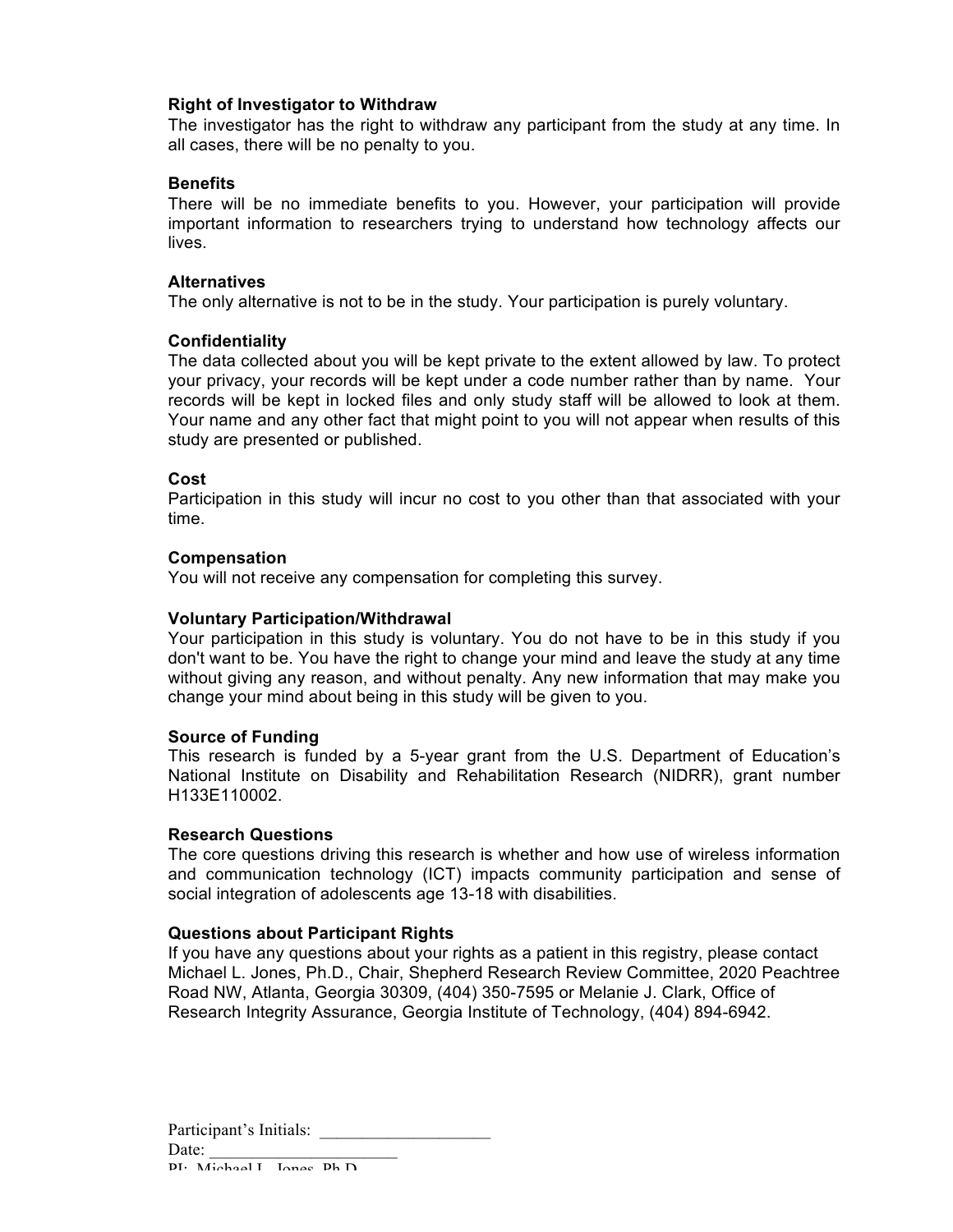# **Authorization to Use and Disclose Information for Research Purposes**

Federal regulations give you certain rights related to your Protected Health Information (PHI). These include the right to know who will be able to get the information and why. The researchers must get your authorization (permission) to use or give out any health information that might identify you. Researchers include only the staff of the Wireless RERC working on this specific survey project.

## *What information may be used and given to others?*

If you choose to be in this research project, the registry doctor will get personal information about you. The registry doctor may also get information about your health including responses to disability-related questions on the questionnaire.

## *Who might get this information?*

The researchers may give your information to the sponsor of this research, the National Institute on Disability and Rehabilitation Research, U.S. Department of Education. "Sponsor" includes any persons or companies that are working for or with the sponsor. Information about you and your health, which might identify you, may also be given by the researchers or the providers to a third party including the following:

- Auditors hired by the Shepherd Center, who may review this study to ensure compliance with funding guidelines
- The Institutional Review Board (IRB)
- Other parties as required by law

## **How will this information be used?**

This information will be used solely to verify that your participation is consistent with the goals stated in the Wireless RERC grant.

## **Is my health information protected after it has been given to others?**

Yes.

## **What if I decide not to give permission to use and give out my health information?**

If you decide not to give permission to use and give out your health information, you cannot be included in this study.

#### **May I withdraw or revoke (cancel) my permission?**

You may withdraw from this study and cancel your permission at any time without giving any reason and without penalty.

#### **May I review or copy the information obtained from me or created about me?**

Yes. You may review or copy all information obtained from you or created about you. Please contact: John Morris, 404-367-1348, john\_morris@shepherd.org.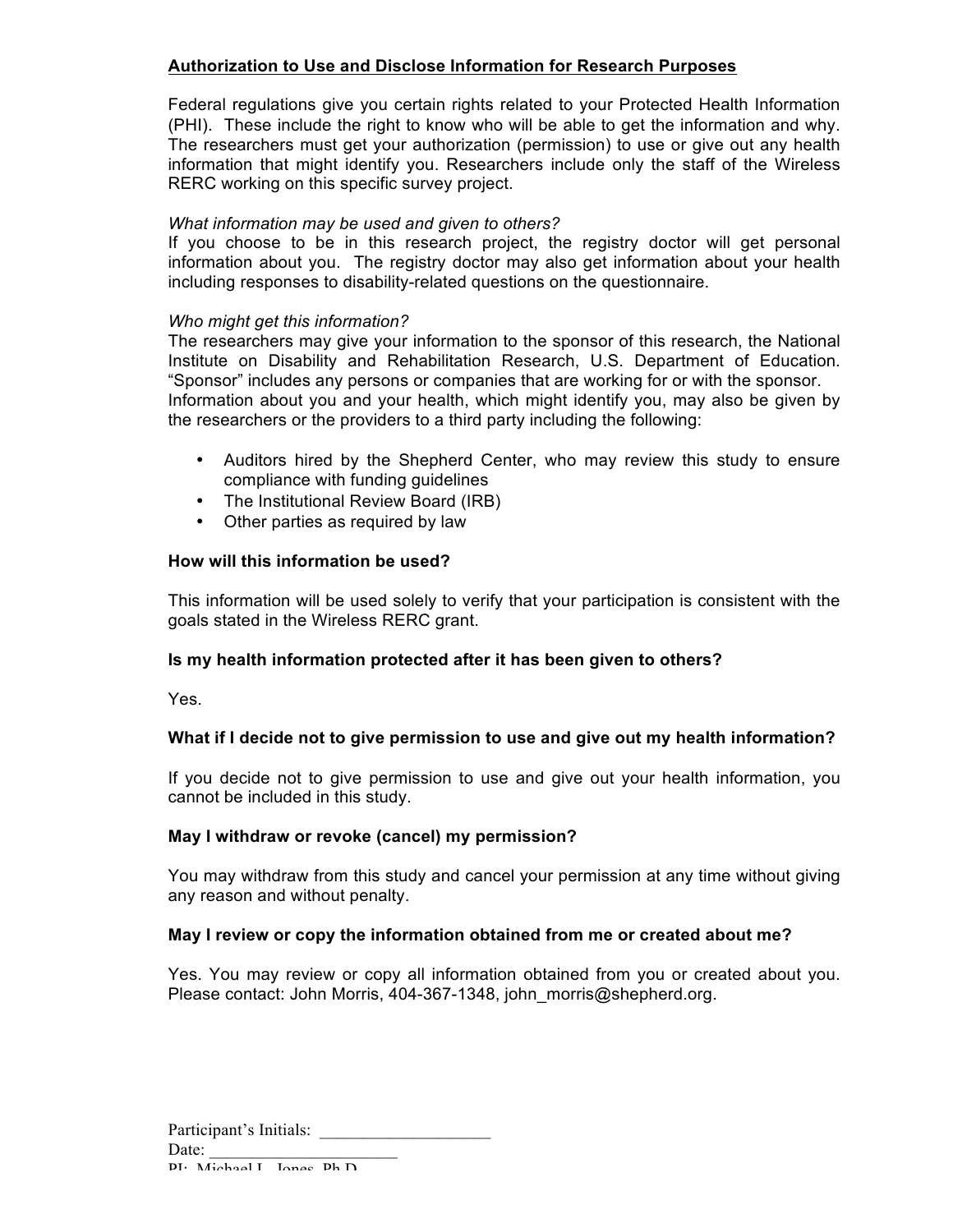# **Rehabilitation Engineering Research Center for Wireless Technologies: User Centered Research**

I have read the information in this consent form (or it has been read to me). All my questions about the research and my participation in it have been answered. I freely consent to participate in this research study. By signing this consent form, I have not waived any of my legal rights.

**For participants under 18 or participants unable to consent,** consent must be provided by the *Legally Authorized Representative*:

| Signature of Legally Authorized Representative                                                                          | Date |  |  |
|-------------------------------------------------------------------------------------------------------------------------|------|--|--|
| Authority of Legally Authorized Representative<br>(e.g., parent, guardian, etc.)                                        |      |  |  |
|                                                                                                                         |      |  |  |
|                                                                                                                         |      |  |  |
|                                                                                                                         |      |  |  |
|                                                                                                                         |      |  |  |
|                                                                                                                         |      |  |  |
| Should we make contact directly? $\bigcirc$ Yes $\bigcirc$ No (If no, we will contact you)                              |      |  |  |
| If yes, how should we make contact with your child or charge?                                                           |      |  |  |
| O Child's Telephone (please provide number): ___________________________________                                        |      |  |  |
|                                                                                                                         |      |  |  |
| O School teacher or administrator (Name and school)                                                                     |      |  |  |
| <u> 1989 - Johann John Stoff, deutscher Stoff als der Stoff als der Stoff als der Stoff als der Stoff als der Stoff</u> |      |  |  |
|                                                                                                                         |      |  |  |

#### (Official Use) \_\_\_ \_\_\_\_\_\_\_\_\_\_\_\_\_\_\_\_\_

Signature of Person Conducting Informed Consent Discussion Date

Participant's Initials: Date:  $DF: Michad I.$   $Ina<sub>0</sub>$   $D<sub>h</sub>$   $D<sub>l</sub>$